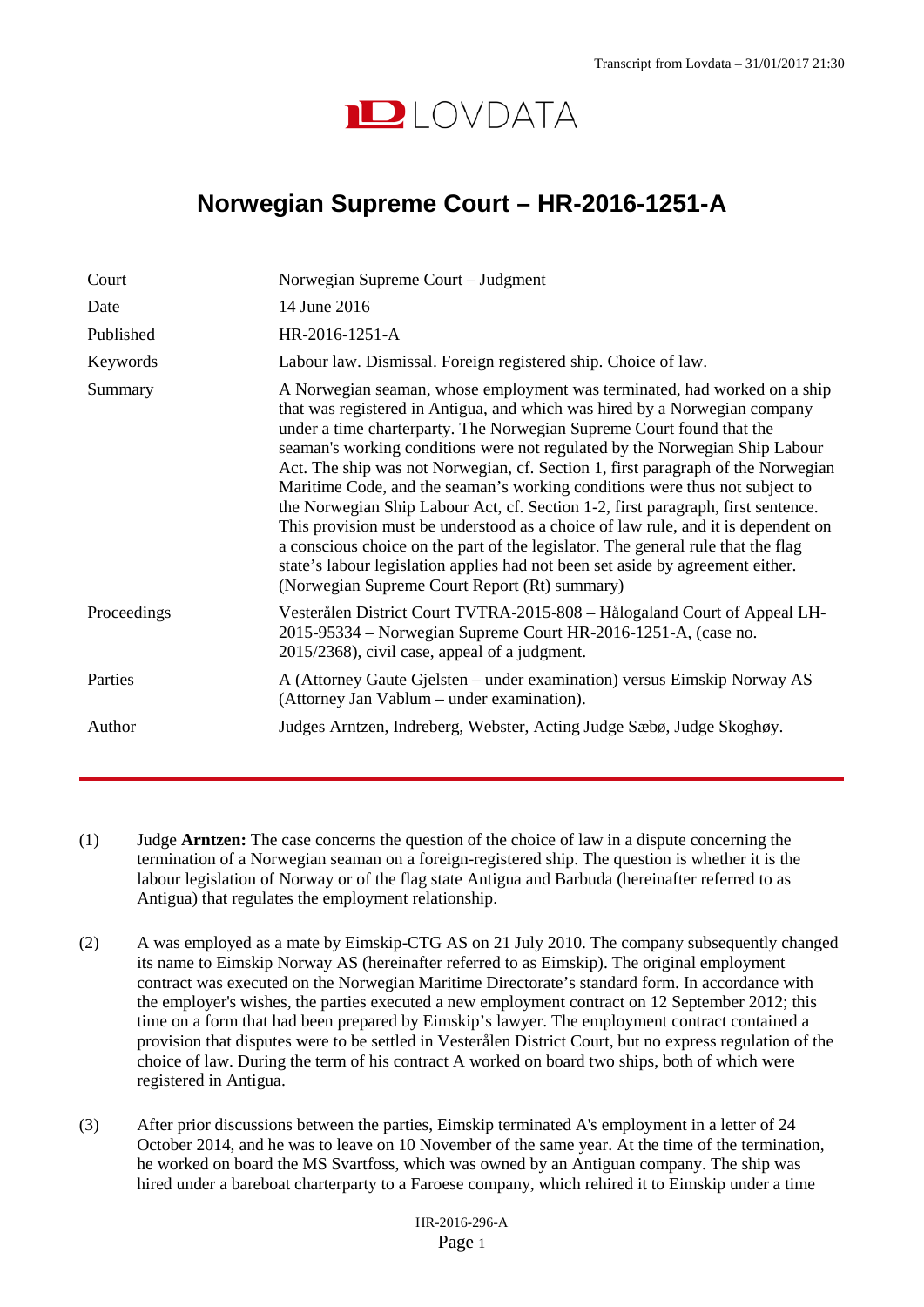charterparty. The Faroese company also had a crewing and technical management agreement with an Icelandic company, which leased A, among others, from Eimskip. The MS Svartfoss has primarily sailed along the Norwegian coast, including in Norwegian territorial waters.

- (4) A contested the validity of the termination and filed a legal action with Vesterålen District Court on 30 December 2014 claiming that the termination be ruled invalid, and that he be awarded damages. A preliminary injunction entitling him to resume his employment was requested at the same time. Eimskip opposed this and claimed a decision in their favour, both in the principal case and in the case concerning the preliminary injunction. Vesterålen District Court dismissed the request to resume employment in a ruling of 24 February 2015. The ruling is legally enforceable.
- (5) During preparation for the case before the District Court, the question arose whether Norwegian or Antiguan substantive law would apply in this case. The District Court considered the choice of law question separately and on the basis of a written hearing, cf. Section 16-1, second paragraph (b) and Section 9-9 second paragraph of the Norwegian Dispute Act.
- (6) On 10 April 2015, Vesterålen District Court rendered judgment [TVTRA-2015-808] with the following conclusion:

"The Norwegian Ship Labour Act does not regulate the employment relationship between the plaintiff and defendant."

(7) A appealed the District Court's judgment to the Hålogaland Court of Appeal. The Court of Appeal also decided on the case on the basis of a written hearing, cf. Section 29-16, fifth paragraph of the Norwegian Dispute Act. On 30 September 2015, the Court of Appeal rendered judgment [LH-2015-95334] with the following conclusion:

"1. The appeal shall be dismissed.

- 2. Costs before the Court of Appeal shall not be awarded."
- (8) A's principal argument in the District Court and Court of Appeal was that Norwegian law was the agreed choice of law in accordance with the employment contract.
- (9) A has appealed the judgment of the Court of Appeal to the Norwegian Supreme Court. The appeal concerns the assessment of evidence and application of the law. The argument of the agreed choice of law has not been maintained.
- (10) The appellant, **A**, has in brief argued:
- (11) The choice of law shall be determined in accordance with Norwegian international private law. Section 1-2 of the Norwegian Ship Labour Act is not a choice of law rule, and the Act applies if Norwegian law is to be used.
- (12) The EU choice of law rules concerning individual employment contracts that are laid down in the Rome 1 Regulation [Regulation (EC) No. 593/2008] must apply analogously in Norwegian law. The rules have universal application for protection of the weak party in contractual relationships. Consideration of uniformity of the law indicates that the rules shall be used as a basis for Norwegian law. Article 8 of the Rome 1 Regulation is a continuation of Article 6 of the Rome Convention, and prior case law is still relevant. This case law indicates the law of the country to which the work has a significant association.
- (13) As is evident from Article 8 (2) of the Rome Regulation, the general rule is that the substantive rules in the country where or from where the employee normally performs his work shall be used as the basis, unless otherwise agreed. If a country to which the employment relationship has a significant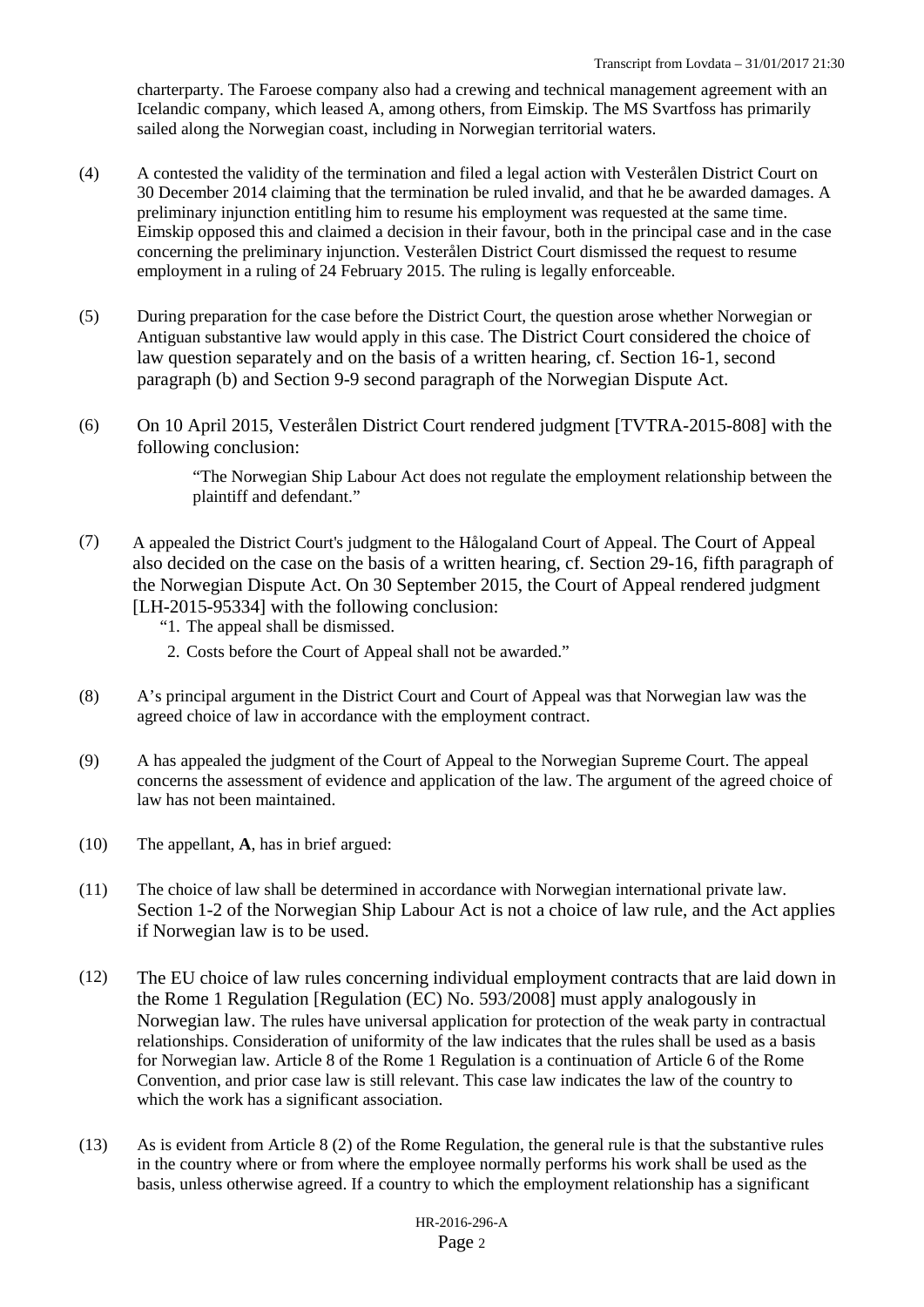association cannot be determined, Article 8 (3) stipulates an alternative provision that the employment relationship is subject to the law of the country in which the employer has his place of business. Another alternative choice of law provision has been laid down in Article 8 (4) concerning the choice of law following the law of the country to which the employment contract is most closely associated.

- (14) A's employment contract falls under all of the association criteria of the Rome Regulation for the application of Norwegian law. A is a Norwegian citizen who resides in Norway and has place of work has primarily been Norwegian waters. The employer is also domiciled in Norway. The employment contract does not have any genuine association with the flag state Antigua.
- (15) Under the assumption that the Rome Regulation is not applied analogously, it follows nonetheless from the Irma Mignon formula that the employment contract shall be regulated by Norwegian law. The employment contract was executed in Norway between parties domiciled in Norway, and Norway was chosen as the legal venue. The sailing took place primarily in Norwegian waters, and instructions on the sailing were given from a Norwegian place of business. The flag of the ship is only one factor in the assessment. This factor is weakened by the fact that the flag of Antigua is listed as a flag of convenience by the International Transport Workers' Federation.
- (16) Ultimately, the Norwegian rules concerning protection against unfair dismissal and unlawful dismissal must be regarded as mandatory internationally. Any application of Antiguan law must therefore be supplemented by the Norwegian employment protection rules.
- (17) The Law of the Sea Convention regulates the legal relationship between states, not civil law circumstances. Article 91 of the Convention, cf. Article 92, requires the states to exercise governmental jurisdiction in accordance with the flag state principle, but it does not stipulate any international private law rules concerning the choice of law.
- (18) A has entered the following statement of claim:
	- "1. The case shall be heard and decided in accordance with Norwegian law.
	- 2. Eimskip Norway AS shall be ordered to reimburse A's costs before the Court of Appeal and Norwegian Supreme Court."
- (19) The appellant, **Eimskip Norway AS**, has in brief argued:
- (20) When the choice of law has not been regulated contractually, it follows from both Norwegian and international law that it is the law of the flag state that regulates the working conditions on board.
- (21) Section 1-2, first paragraph of the Norwegian Ship Labour Act states that the Act applies to employees working on board "Norwegian ships". The provision entails a deliberate delimitation against employees on foreign-registered ships, cf. Prop. 115 L (2012-2013), page 66 and NOU 2012:18, page 95. Such employees are subject to the law of the flag state. The flag state principle is laid down in Article 92 of the Law of the Sea Convention concerning jurisdiction, which both Norway and Antigua have ratified. The principle promotes the international legal order and is based on shipping policy reciprocity considerations. The obligations pursuant to the Maritime Labour Convention also lie with the flag state. The Norwegian Ship Labour Act and authorities to issue regulations are based on the jurisdiction rules of the Law of the Sea Convention.
- (22) The Irma Mignon formula only applies of the choice of law question is not regulated by law, customer or other fixed rules, cf. Rt-2011-531. The formula therefore does not apply in this case. Even if the formula was used as a basis, decisive importance must be attached to the ship's domicile and registration. The rule is accordingly harmonised with our treaty law obligations related to international shipping.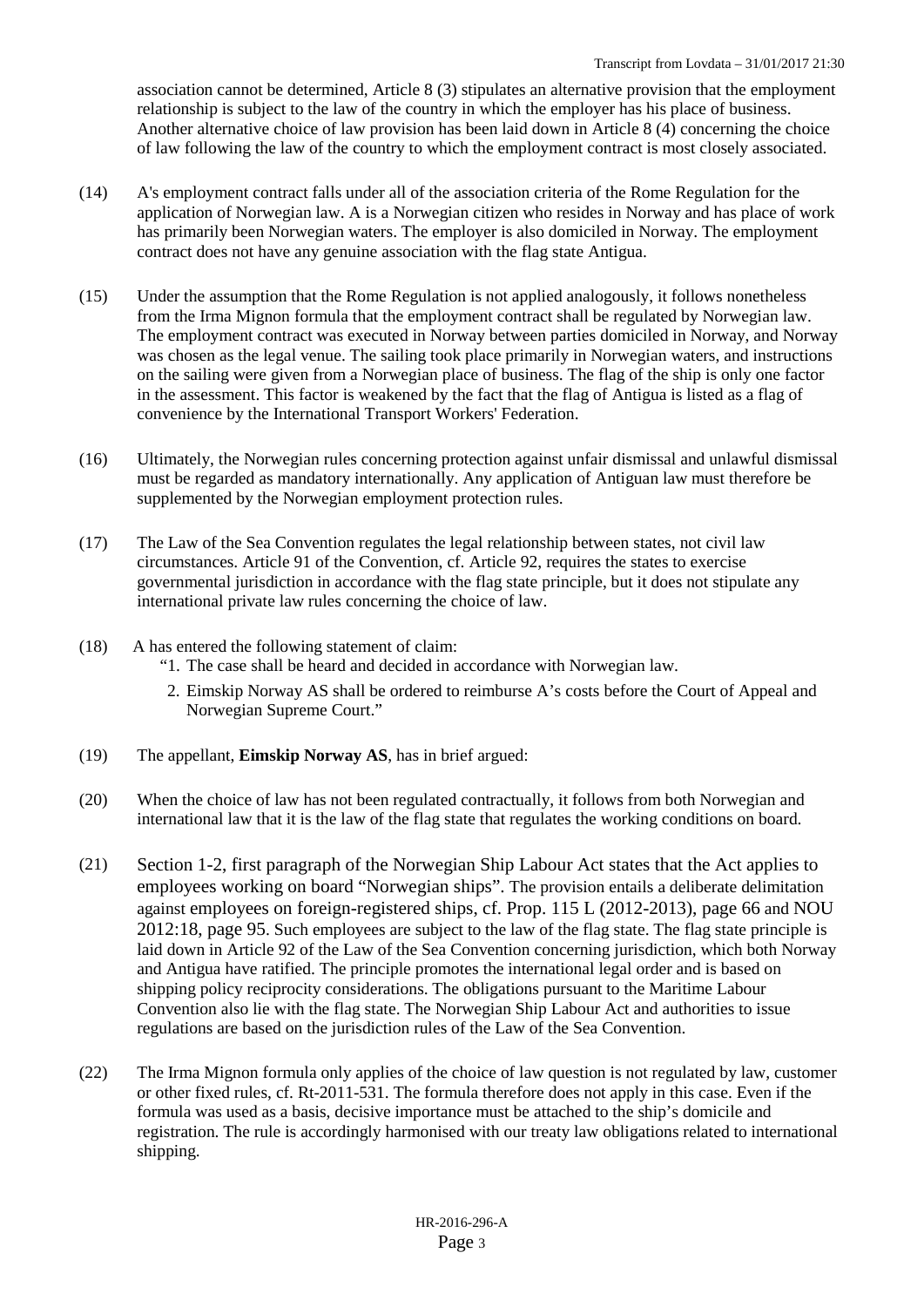- (23) The Rome 1 Regulation [32008R0593] is not part of the EEA Agreement, and there are no grounds for applying EU law analogously at the expense of clear Norwegian law. The EU has also ratified the Law of the Sea Convention, and clarified the individual state's responsibility for complying with treaty obligations at the same time. There are no decisions from the European Court of Justice that support that the flag state principle does not apply in relation to third-party countries, even if both the employee and employer are domiciled in an EU country. The European Court of Justice's judgment of 15 December 2011 in case C-384/10 *Voogsgeerd* is not relevant because the flag state was an EU state and not a third-party state.
- (24) Moreover, there are no Norwegian employment protection rules for employees on foreign ships that are mandatory internationally in the sense that they must be applied by Norwegian courts regardless of the choice of law. Norwegian employment protection rules are relatively speaking of a more recent date, and are not of fundamental importance to our legal order, cf. for example Section 5-6 third paragraph of the Norwegian Ship Labour Act. The fundamental view of the employees' employment protection is in any case safeguarded adequately by Antiguan law.
- (25) Eimskip Norway AS has entered the following statement of claim:
	- "1. The appeal shall be dismissed.
	- 2. A shall be ordered to reimburse the costs of Eimskip Norway AS before the Norwegian Supreme Court."
- (26) **I have concluded** that the appeal will not be successful.
- (27) The point of departure for the choice of law is when there is no law, custom or other more established rules regulating the question – is to find the state that the case has the strongest or closest association with (Irma Mignon formula). If the choice of law question is not solved by Norwegian law, there may also be grounds to attach importance to the EU choice of law rules laid down in the Rome Regulations. I make reference to Rt-2009-1537, paragraphs 32 and 34, and Rt-2011-531, paragraphs 29 and 46 concerning the Irma Mignon formula and the application of the Rome Regulations in Norwegian law. The question is whether there is a statutory choice of law rule that applies to the circumstances of our case.
- (28) The Working Environment Act does not apply to shipping, cf. Section 1-2, second paragraph (a) of the Act. Maritime employment protection is regulated in the Norwegian Ship Labour Act of 2013, which is largely a continuation of the Norwegian Seamen's Act of 1975. The scope of the Act is stated in Section 1.2, first paragraph, first sentence:

"The Act applies to employees who work on board Norwegian ships."

- (29) A ship is considered Norwegian if the capital and management requirements in Sections 1 and 3 of the Norwegian Maritime Code have been satisfied. It is also a condition that the ship has not been entered in the ship register of a different country, cf. Section 1, first paragraph of the Norwegian Maritime Code. A worked on board a ship registered in Antigua, and his employment relationship is thus not encompassed by the Norwegian Ship Labour Act.
- (30) The provision concerning the scope of the Norwegian Ship Labour Act must be understood as a choice of law rule, cf. Proposition No. 13 (1999-2000) to the Odelsting, page 15 concerning the corresponding provision in Section 1 of the Norwegian Seamen's Act. As is evident from Prop. 115 L (2012-2013), page 66, employees on foreign-registered ships will as a general rule "be subject to the seamen's legislation in the country in question". This so-called flag state principle is the result of ships being regarded as part of the flag state's territory with the associated jurisdiction. Section 9-5, first paragraph (c) of the Norwegian Ship Labour Act, which gives an employee the right to leave if the ship loses the right to bear the Norwegian flag, is a consequence of the flag state's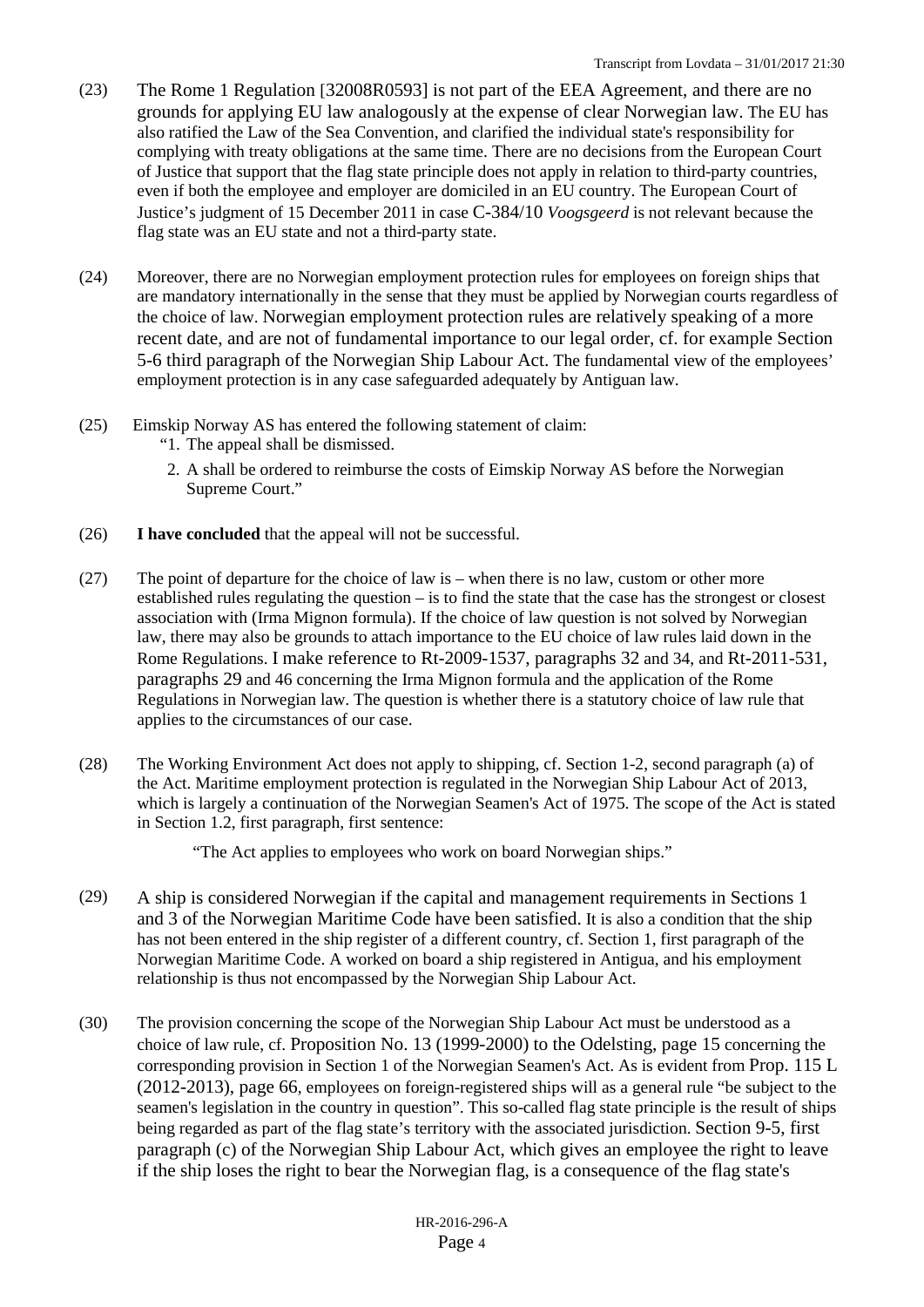legislative jurisdiction. It shall not be possible to force an employment contract under another country's law on the employee.

- (31) The general rule that the flag state's labour law legislation applies can be waived by agreement between the employer and employee. In the legislative background to Section 1 of the Norwegian Seamen's Act, it is pointed out that for agreements that the Norwegian Seamen's Act is to apply to employment relationships on foreign vessels "must... bear in mind that the authority for its application is the agreement entered into", cf. Proposition No. 43 (1973- 1974) to the Odelsting, page 21. In our case, it is not alleged before the Norwegian Supreme Court that such an agreement exists.
- (32) The fact that the choice of law rule in Section 1 of the Norwegian Seamen's Act and subsequently in Section 1-2 of the Norwegian Ship Labour Act depends on a conscious choice on the part of the legislator, is also underscored by the authorities to issue regulations associated with the provisions.
- (33) Section 2 (b) (2) of the Norwegian Seamen's Act granted authority to give the Act full or partial application to anyone who worked on a "foreign ship that was managed by a Norwegian ship-owning company". The repeal of this authority to issue regulations was adopted by Act No. 123 of 19 December 2008, but the Amendment Act never entered into force. The authority to issue regulations has not been maintained in the Norwegian Ship Labour Act. In Prop. 115 L (2012-2013), pages 33 and 76, the Ministry makes reference to a statement from the Ministry of Justice's Legislation Department from 14 September 1977, where it is regarded as "doubtful to what extent international law will allow Norwegian legislation to be applied to foreign ships that are managed by a Norwegian ship-owning company in any way other than by a bareboat charterparty". The Ship Labour Law Committee also assumed that there is "limited authority in international law to regulate internal affairs on a foreign ship when it is located outside Norwegian territorial waters", cf. the Proposition, page 77.
- (34) Instead of granting general authority to issue regulations concerning employees on foreign ships, the legislative amendment in 2008 adopted more limited access to stipulate supplementary regulations concerning employees working on board "a foreign ship as long as it was permitted by international law and the ship is located in Norwegian territorial waters, ...", cf. Section 1, sixth paragraph of the Norwegian Seamen's Act. This authority to issue regulations has been maintained in Section 1-2, third paragraph (d) of the Norwegian Ship Labour Act, but it has not yet been exercised. The provision was brought about by the need to keep track of compliance with ILO Convention No. 186 on maritime working and living conditions (Maritime Labour Convention 2006) with corresponding regulation in the Norwegian Seamen's Act. Proposition No. 70 (2007-2008) to the Odelsting, page 11, states that it is primarily the "provisions in Sections 3, 21, 22, 27 and 28 that will be relevant to enforce in relation to foreign ships". Employment protection, which was regulated in Section 19 of the former Norwegian Seamen's Act, was not included in the Ministry's list, nor was it laid down in the Convention.
- (35) The review so far shows that an attempt has been made to adapt the provisions concerning the scope of Section 1-2 of the Norwegian Ship Labour Act and the associated authorities to issue regulations to the flag state principle in international law.
- (36) The flag state principle has been codified in the Law of the Sea Convention of 1982 which entered into force in 1994. Both Norway and Antigua have ratified the Convention. In accordance with Article 92, the flag state has exclusive jurisdiction on the open sea, while the coastal state's jurisdiction in its own territorial waters is limited to Articles 17 ff. concerning the right to innocent passage. The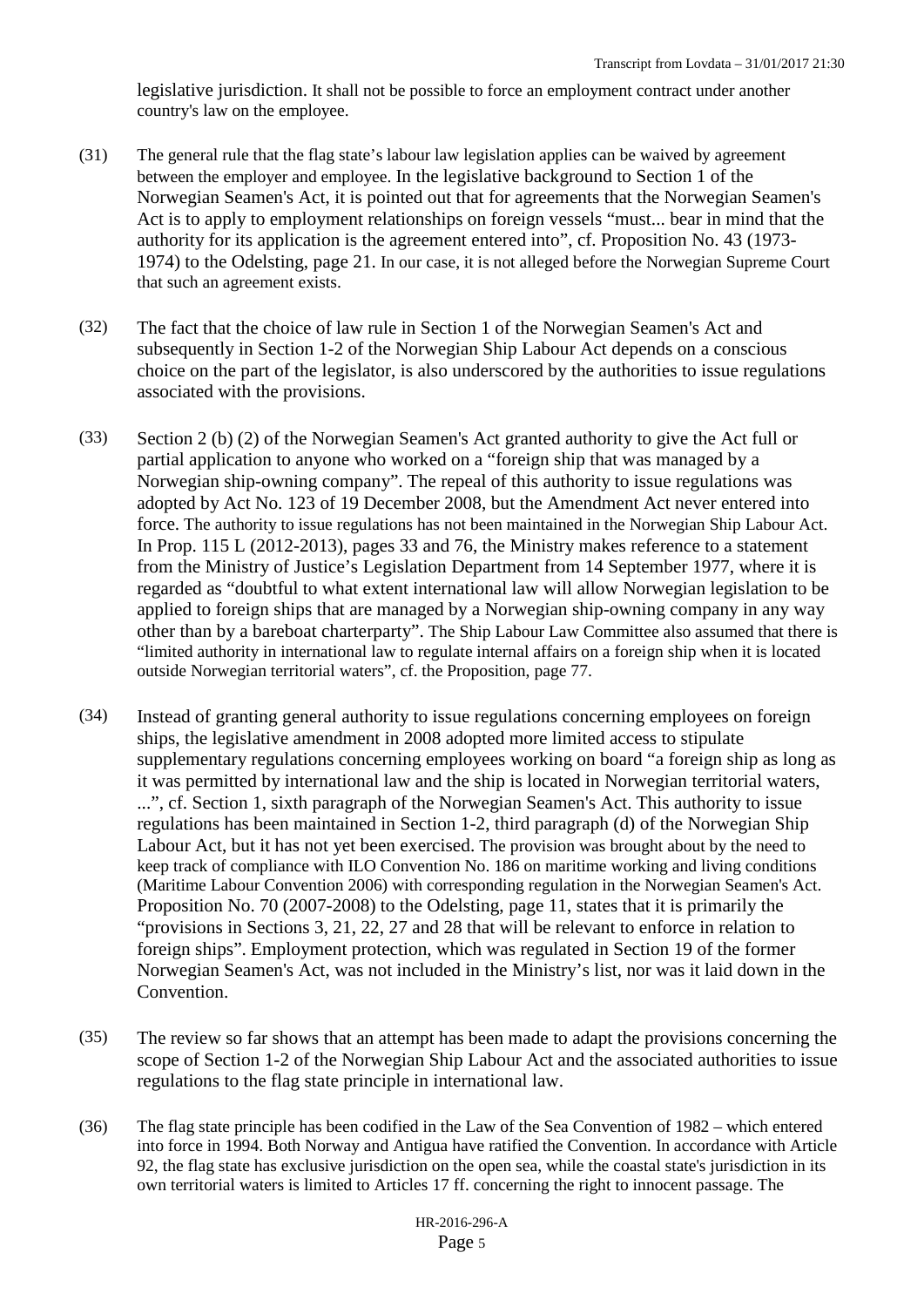Convention builds in other words on the interaction between jurisdictions based on personnel affiliation – flag state jurisdiction – and on the territorial association – coastal state jurisdiction. The distribution of jurisdiction in maritime law also forms the basis for Norwegian shipping policy, as this is expressed in for example the legislative background to the Act relating to the general application of wage agreements etc. in Proposition No. 26 (1992-1993) to the Odelsting, page 18, and the consultation comments by the Ministry of Foreign Affairs on the Norwegian Ship Labour Act, which have been included in Prop. 115 L (2012-2013), page 79, which the Ministry "takes note of" on page 81.

- (37) My conclusion so far is that A's employment relationship is not regulated by the Norwegian Ship Labour Act.
- (38) A has argued alternatively that the Norwegian employment protection rules are mandatory internationally in the sense that they must be applied by Norwegian courts regardless of whether the employment relationship is otherwise subject to Antiguan law.
- (39) Brought about by the parties' argumentation before the Norwegian Supreme Court, I find cause to mention that there are two sides to the theory of an international mandatory rule. Firstly, in a contractual relationship the parties should not be able to avoid mandatory Norwegian legislation by means of a choice of law agreement. In such cases, it is the actual choice of law agreement that is set aside, cf. for example the discussion in Hjort, 2009, "Internasjonalt preseptoriske regler i arbeidsretten - en rettskildemessig analyse". Secondly, a Norwegian rule of law could be of such fundamental importance to our legal order that it must apply regardless of what country's law otherwise applies. In such cases, it is the substantive provisions in foreign law that must yield. It is this aspect of a mandatory rule that is discussed in Rt-2009-1537, paragraph 37, as "internationally directly applicable" rules, which are pleaded in this case.
- (40) The prerequisite for the principle of international direct applicability is that the Norwegian rule applies according to its content to the circumstances of the case at hand. There are no grounds supporting that the rules of the Norwegian Ship Labour Act concerning employment protection should have a broader scope than the rest of the Act. As is evident from my review of the scope of the Norwegian Ship Labour Act, it does *not* encompass employees on board foreign ships. It is the "ordre public" rule that must then be pleaded if the application of foreign law gives an outcome that is in violation of fundamental principles in the legal system of the country of the court. Whether the application of Antiguan law in our case will lead to an outcome that will bring about a correction of the outcome on such grounds must be determined in the principal case, since this is not a choice of law question.
- (41) Accordingly, I have concluded that the appeal shall be dismissed.
- (42) The respondent has won the case and his costs are in principle to be reimbursed in accordance with the general rule in Section 20-2, first paragraph of the Norwegian Dispute Act. The case has not raised unresolved legal issues, and the decision was not made under doubt either. I have therefore not found grounds to apply any of the exemption rules in the Act. The statement of costs, which is limited to covering the counsel's fees for the Supreme Court's hearing of the case, amounts to NOK 490,000. The appellant has not protested, and the amount will be relied on as necessary, cf. Section 20-5 of the Norwegian Dispute Act.
- (43) I vote for this

judgment:

1. The appeal shall be dismissed.